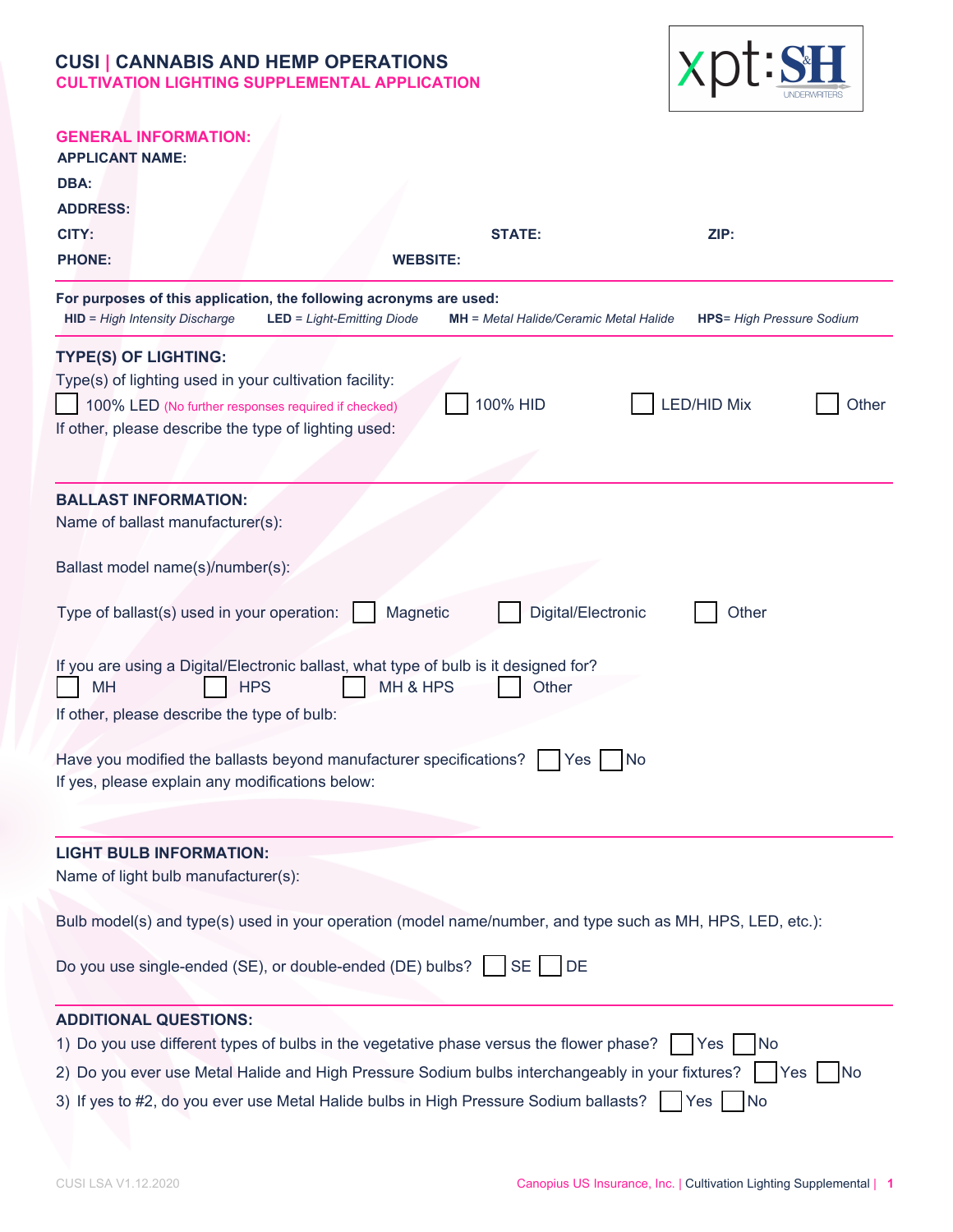## **CULTIVATION LIGHTING SUPPLEMENTAL APPLICATION**



## **SIGNATURE, CONSENT AND AGREEMENT**

This Application is the basis for coverage; therefore, any incorrect or incomplete statements or answers could nullify coverage. Completion of this form neither binds coverage nor guarantees that a policy will be issued. *(Not applicable in North Carolina)*

The Insurer will rely upon this application and all such attachments in issuing the policy. If the information in this application or any attachment materially changes between the date this application is signed and the effective date of the policy, the Applicant will promptly notify the Insurer, who may modify or withdraw any outstanding quotation or agreement to bind coverage.

I hereby request that my application for insurance coverage be submitted for consideration to the company shown in this application. Accordingly, I authorize and direct any person or organization whatsoever to release and furnish to that company any and all information requested which may relate to my insurability.

I hereby indicate that the aforementioned statements and answers are correct and complete. I further understand that an incorrect or incomplete statement or answer could void my protection.

I hereby consent to the review by the company shown in this application of any incidents or occurrences likely to result in malpractice allegation or claim. I agree to cooperate in the review of claims and incidents which apply to the coverage requested.

Where applicable, I hereby consent to the review of my application by the committees appointed by my county or state professional association/society. I agree to cooperate with these committees.

## **FRAUD WARNING:**

#### **Applicable in AL, AR, DC, LA, MD, NM, RI and WV**

Any person who knowingly (or willfully)\* presents a false or fraudulent claim for payment of a loss or benefit or knowingly (or willfully)\* presents false information in an application for insurance is guilty of a crime and may be subject to fines and confinement in prison. *\*Applies in MD Only.*

#### **Applicable in CO**

 It is unlawful to knowingly provide false, incomplete, or misleading facts or information to an insurance company for the purpose of defrauding or attempting to defraud the company. Penalties may include imprisonment, fines, denial of insurance and civil damages. Any insurance company or agent of an insurance company who knowingly provides false, incomplete, or misleading facts or information to a policyholder or claimant for the purpose of defrauding or attempting to defraud the policyholder or claimant with regard to a settlement or award payable from insurance proceeds shall be reported to the Colorado Division of Insurance within the Department of Regulatory Agencies.

## **Applicable in FL and OK**

Any person who knowingly and with intent to injure, defraud, or deceive any insurer files a statement of claim or an application containing false, incomplete, or misleading information is guilty of a felony (of the third degree)\*. *\*Applies in FL Only.*

#### **Applicable in KS**

Any person who, knowingly and with intent to defraud, presents, causes to be presented or prepares with knowledge or belief that it will be presented to or by an insurer, purported insurer, broker or any agent thereof, any written statement as part of, or in support of, an application for the issuance of, or the rating of an insurance policy for personal or commercial insurance, or a claim for payment or other benefit pursuant to an insurance policy for commercial or personal insurance which such person knows to contain materially false information concerning any fact material thereto; or conceals, for the purpose of misleading, information concerning any fact material thereto commits a fraudulent insurance act.

## **Applicable in KY, NY, OH and PA**

Any person who knowingly and with intent to defraud any insurance company or other person files an application for insurance or statement of claim containing any materially false information or conceals for the purpose of misleading, information concerning any fact material thereto commits a fraudulent insurance act, which is a crime and subjects such person to criminal and civil penalties\* (not to exceed five thousand dollars and the stated value of the claim for each such violation)\*. *\*Applies in NY Only.*

## **Applicable in ME, TN, VA, and WA**

Applicable in ME, TN, VA and WA: It is a crime to knowingly provide false, incomplete or misleading information to an insurance company for the purpose of defrauding the company. Penalties (may)\* include imprisonment, fines and denial of insurance benefits. \*Applies in ME Only. A

#### **Applicable in NJ**

Any person who includes any false or misleading information on an application for an insurance policy is subject to criminal and civil penalties.

## **Applicable in OR**

Any person who knowingly and with intent to defraud or solicit another to defraud the insurer by submitting an application containing a false statement as to any material fact may be violating state law.